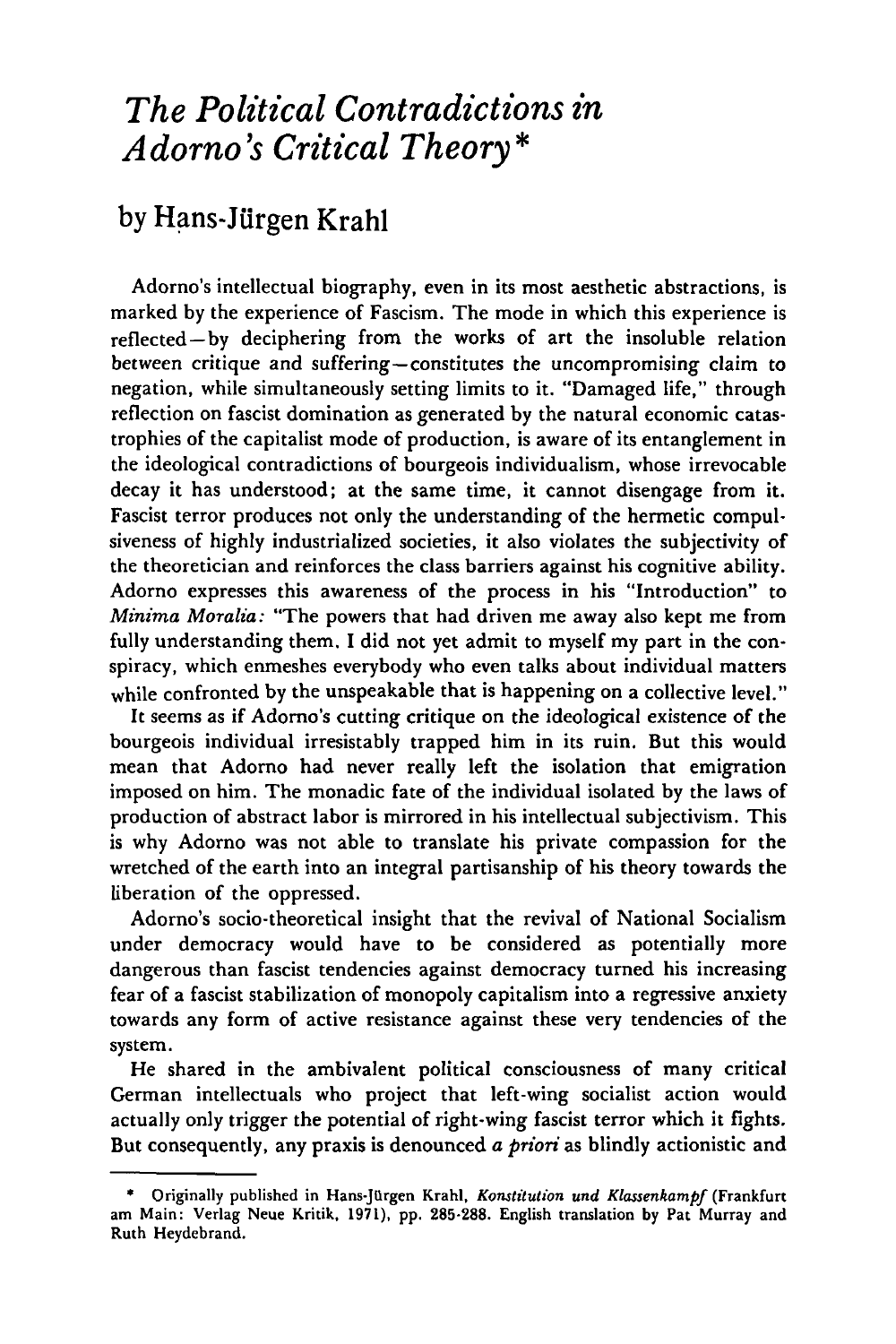the possibility of political critique as such is boycotted, i.e., critique that would distinguish between an essentially correct pre-revolutionary praxis and its infantile expressions in emerging revolutionary movements.

In contrast to the French proletariat and its political intellectuals, Germany lacks an unbroken tradition of militant resistance and thus the historical preconditions for a rational discussion of the historical legitimacy of militancy. The existing domination, which according to Adorno's own analysis has pushed towards new fascist forms *[Faschisterung]* even after Auschwitz, could not be real, were the Marxist "weapon of critique" in need of no supplementary proletarian "critique of weapons." Only then would critique be the theoretical life of the revolution.

This objective contradiction in Adorno's theory pushed toward open conflict and turned the socialist students into political opponents of their philosophical teacher. Regardless of the extent to which Adorno saw through the bourgeois ideology of the value-free search for truth as a phenomenon of commodity exchange, he equally distrusted traces of politically-oriented struggle *[RichtungskampJ]* in scientific dialogue.

But his critical option—that, in order to share in truth, thought would have to orient itself spontaneously towards practically changing social reality —loses its edge if it cannot define itself in terms of organizational categories as well. Adorno's dialectical concept of negation moved further and further away from the historical necessity of an objective partisanship of thought, which was present in Horkheimer's specific determination of the difference between critical and traditional theory, at least in his advocating the "dynamic unity" of the theoretician and the dominated class.

Abstracting from these criteria ultimately drove Adorno in his conflict with the student movement into a fatal complicity—which even he scarcely understood—with the ruling powers. The problem of private abstinence from praxis was in no way the only issue involved in the controversy, but Adorno's inability to confront the problem of organization points to an objective inadequacy in his theory, which nevertheless assumes social praxis as a central category in epistemology and social theory.

And yet it was Adorno's thought that communicated to the politically conscious students the emancipatory categories which unveil domination and inexpressably *[unausdrticklich]* correspond to the changed historical conditions of revolution in the cities —conditions no longer determinable by unmediated prejudiced experiences.

Adorno's power of presentation on the micro-level unearthed from the dialectic of commodity production and exchange value the buried emancipatory categories of Marx's critique of political economy, whose power as a revolutionary theory—i.e., a theory that states the construction of society in the perspective of radical change—has mostly been forgotten by contemporary Marxist economists. Adorno's thought on the essential logic of the categories of reification and fetishization, of mystification and second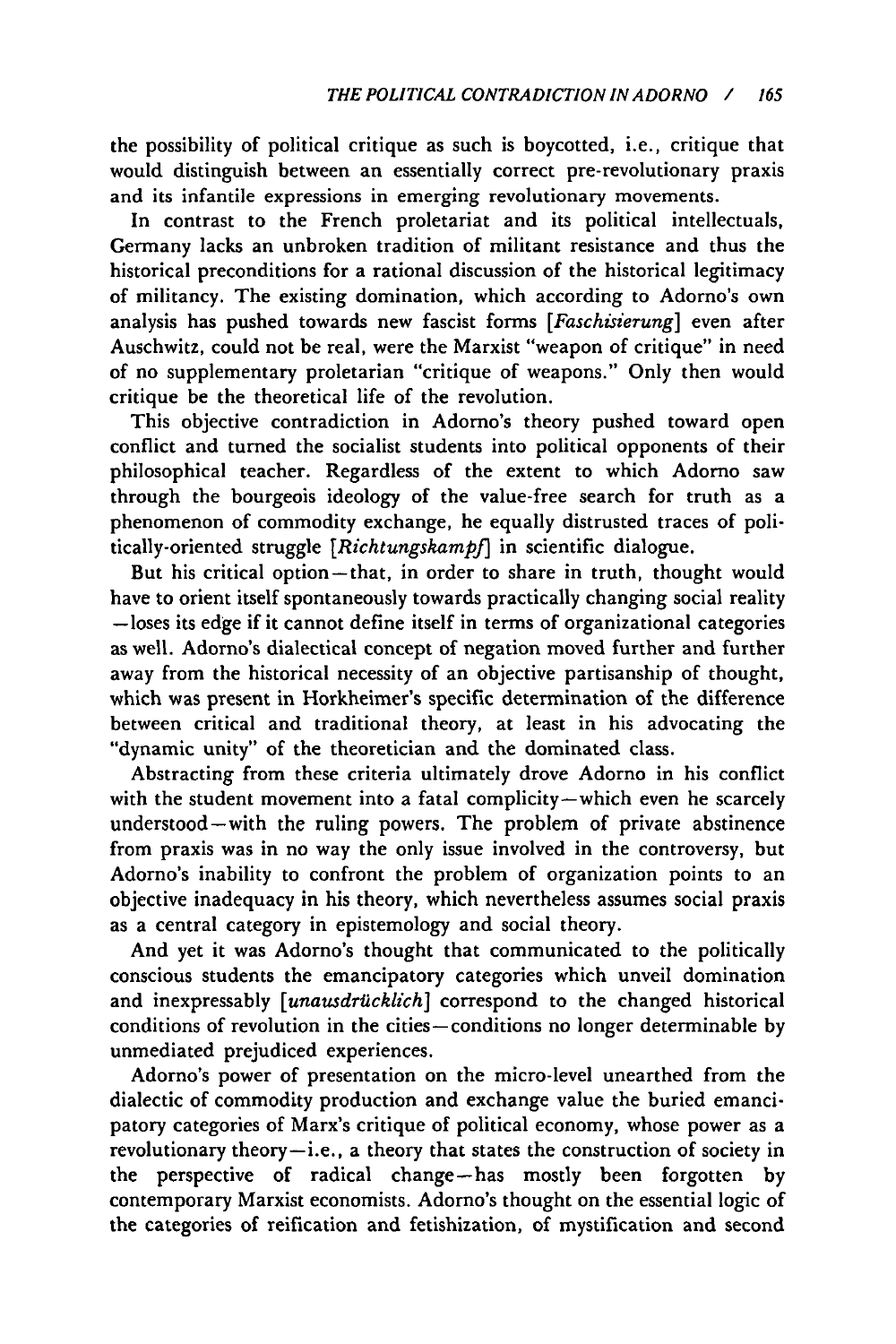nature carried on the emancipatory consciousness of Western Marxism of the twenties and thirties, of Korsch and Lukacs, Horkheimer and Marcuse, as it formed itself in opposition to official Soviet Marxism.

In his philosophical critique of the ideologies of fundamental-ontological being and of positivist factualism, Adorno deciphered origin and identity as the dominant category of the sphere of circulation, whose liberal legitimating dialectic of bourgeois morality—the appearance of fair exchange between equal owners of commodities—had dissolved long ago.

But the same theoretical tools which allowed Adorno this insight into the social totality, also prevented him from seeing the historical possibilities of a liberating praxis.

In his ideology critique on the death of the bourgeois individual, there are after-tremors of justified sadness. But in his thinking, Adorno could not immanently (in the Hegelian sense of the term) transcend this radicalized last bourgeois stance. He remained transfixed by it, with a fearful glance at the terrible past —the consciousness that always comes too late to someone who only begins to understand at dusk.

Adorno's negation of late capitalist society has remained abstract, closing itself to the need for the specificity of specific negation, i.e., the dialectical category to which he knew himself obligated by the tradition of Hegel and Marx. In his last work, *Negative Dialectics,* the concept of praxis is no longer questioned in terms of social change in its specific historical forms, i.e., the forms of bourgeois relations and proletarian organization. The withering of the class struggle is mirrored in his critical theory as the degeneration of the materialist conception of history.

Even so, at one time it was programmatic for Horkheimer to attribute theory to the liberating praxis of the proletariat, but the bourgeois organizational form of Critical Theory even then could not establish congruence between the program and its realization. The fact that the workers' movement, first smashed by fascism, then apparently irrevocably integrated by the reconstruction of West German post-war capitalism, changed the meaning of the concepts in Critical Theory. They necessarily had to lose specificity, but this process of abstraction occurred blindly.

Heidegger's historicism as "the ahistoric concept of history" was critically challenged by Adorno's concrete and material history, which, however, faded more and more from his concept of social praxis; in his last work, *Negative Dialectics,* it has evaporated to the point that it appears assimilated into the transcendental poverty of Heidegger's category.

To be sure, in his address to the German Sociological Society, Adorno correctly and emphatically insisted on the relevance of orthodox Marxism: the industrial forces of production are still organized according to capitalist relations of production, and political domination, then and now, is based on the economic exploitation of wage laborers. But regardless of the extent to which his orthodoxy conflicted with official West German sociology, it had